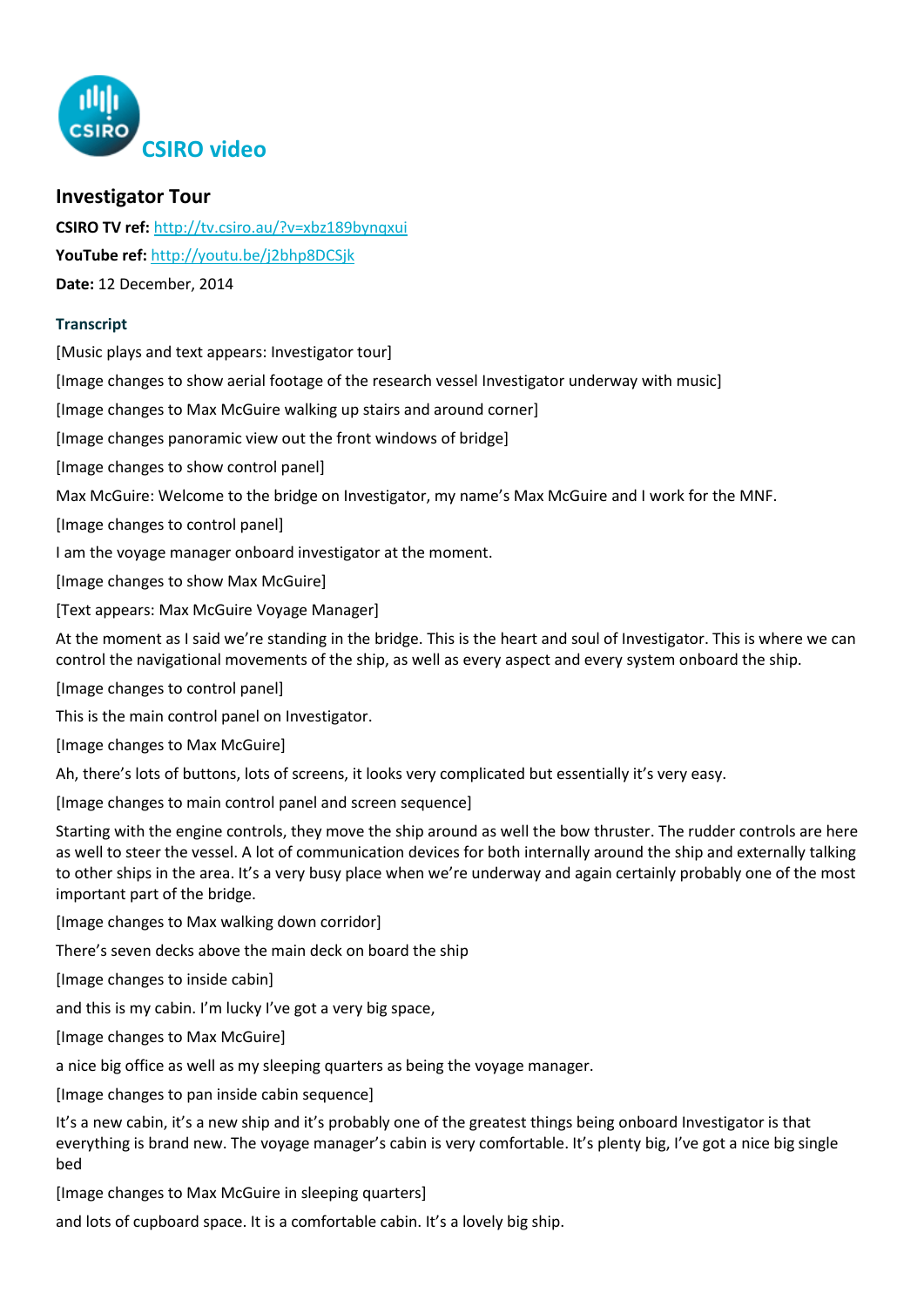[Image changes to Max McGuire donning high-vis vest] [Image changes to aft deck] Welcome to the aft main deck of Investigator. [Image changes to Max McGuire] This is one of our containerised labs, come and have a look inside. [Image changes to going into container lab] Investigator has space for thirteen containerised facilities onboard [Image changes to Max McGuire opening door of container lab] and this one lives on the aft deck, [Image changes to inside container lab] it is the trace metal clean laboratory. [Image changes to Max McGuire going downstairs, corridor and through door] [Image changes to Max McGuire in operations room] Welcome to the ops room located on the main deck of investigator. [Image changes to computer screen showing seafloor data] Down here we monitor all the collection of data taken by investigator. [Image changes to Max McGuire] With me today is Dr Tara Martin. [Dr. Tara Martin comes into frame]

Tara Martin: Hi Max

Max McGuire: Thanks Tara and exactly what are we doing down here?

Dr. Tara Martin: We're mapping the sea bed down here. We're doing that with remote sensing because we don't want to have to go for a swim every time we want to see what's on the sea floor. So we do that with sonar. We're sending sound pulses through the water

[Image changes to screen showing data]

and that hits the bottom, comes back to us and we measure the time it takes to come back.

[Image changes back to Tara and Max]

By doing this with a whole lot of beams we can map the sea floor in three dimensions in very high resolution.

[Image changes to screen with data]

This is the data that we've acquired through the night and we can look at that in two dimensions and three dimensions. This helps us process the data and interpret the data as we're going.

[Image changes to another screen showing fisheries sonar data]

Max McGuire: And what are we looking at on this screen?

Dr. Tara Martin: This is a very exciting instrument. Very few ships in the world have one of these yet. This is a multibeam, multi-frequency fisheries sonar. And this gives us a large number of beams that look through the water column and let us measure schools of fish in real-time in three dimensions.

[Image changes to Max McGuire walking along corridor]

[Image changes to stainless steel doors]

Max McGuire: Investigator is capable of being at sea for extended periods.

[Image changes to label above door and temperature gauge]

For up to 60 people at one time, that's a lot of mouths to feed.

[Image changes to Max McGuire]

This is one of three refrigerated areas on board to cater for all those hungry souls.